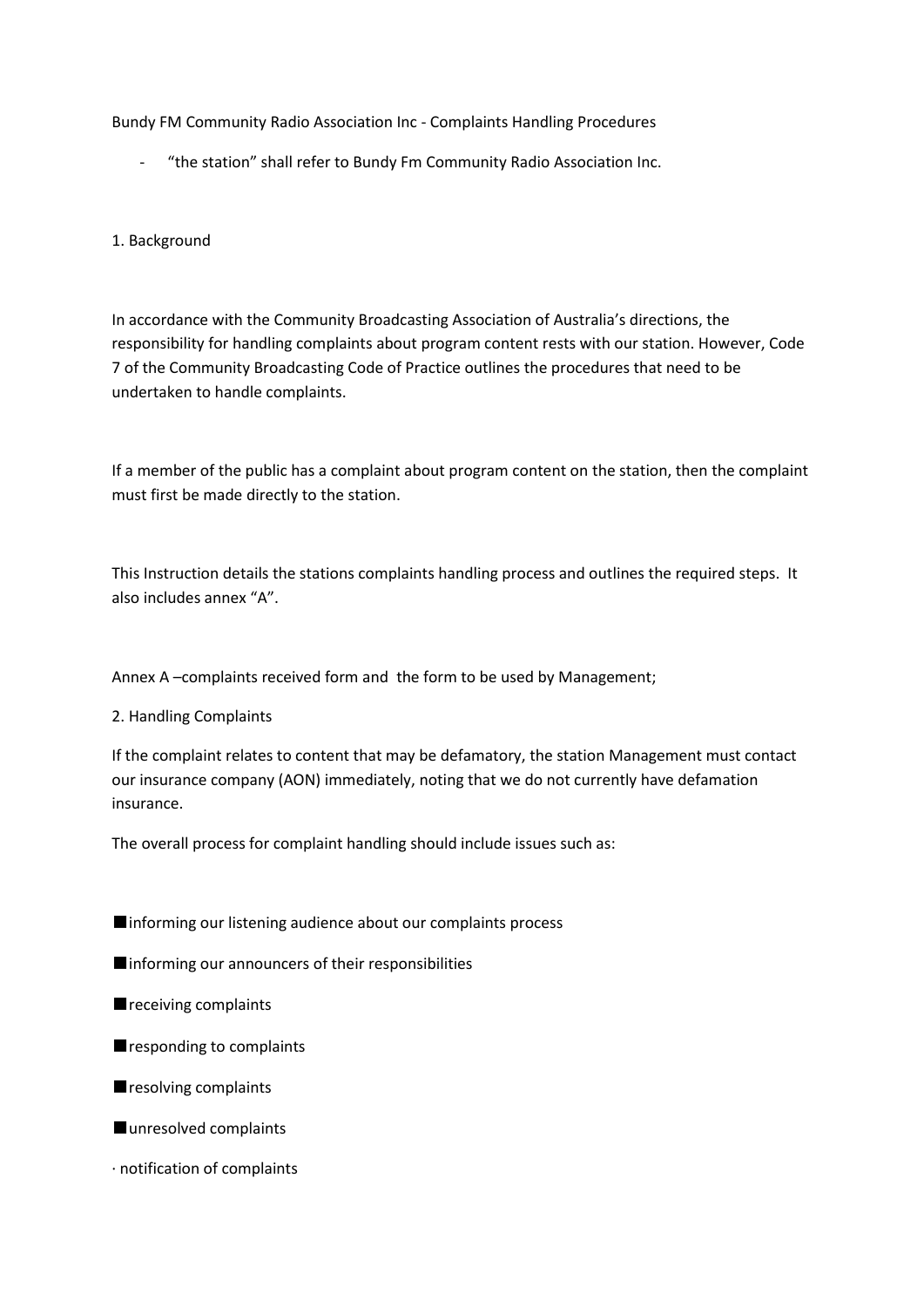# 3. Informing Our Listening Audience

It is a requirement under Code 7 that all radio stations provide regular on-air information about the Community Broadcasting Code of Practice and how the audience may obtain a copy of the Code. It can also be located on the stations website (http://www.coralcoastradio.net.au), and should be updated periodically if there are any changes.

Our radio station is permitted to develop our own policy about the number of times the announcement should be played, and we have done so. The station management has agreed that the sweeper (entitled "Code of Practice") must be broadcast at least once every 24 hours.

The following provides suggested wording for such an announcement.

"This station subscribes to the community broadcasting code of practice. The code of practice outlines standards relating to program content such as news and current affairs, Australian music and sponsorship announcements.

The code also outlines the principles of diversity, independence and volunteerism as fundamental to community broadcasting.

If you have a complaint regarding something you have heard on this station, you should put your complaint in writing and send it to the station. If you would like a copy of the Code of Practice please call us".

### 4. Informing Broadcasters

The stations Board of Management must take full responsibility for informing all our announcers as to what constitutes unacceptable program content. This must always be communicated during the any Training Courses and backed up with documents about media law and station policy, and mentioned again at occasional workshops and gatherings. Many problems can occur at radio stations when announcers do not know the rules.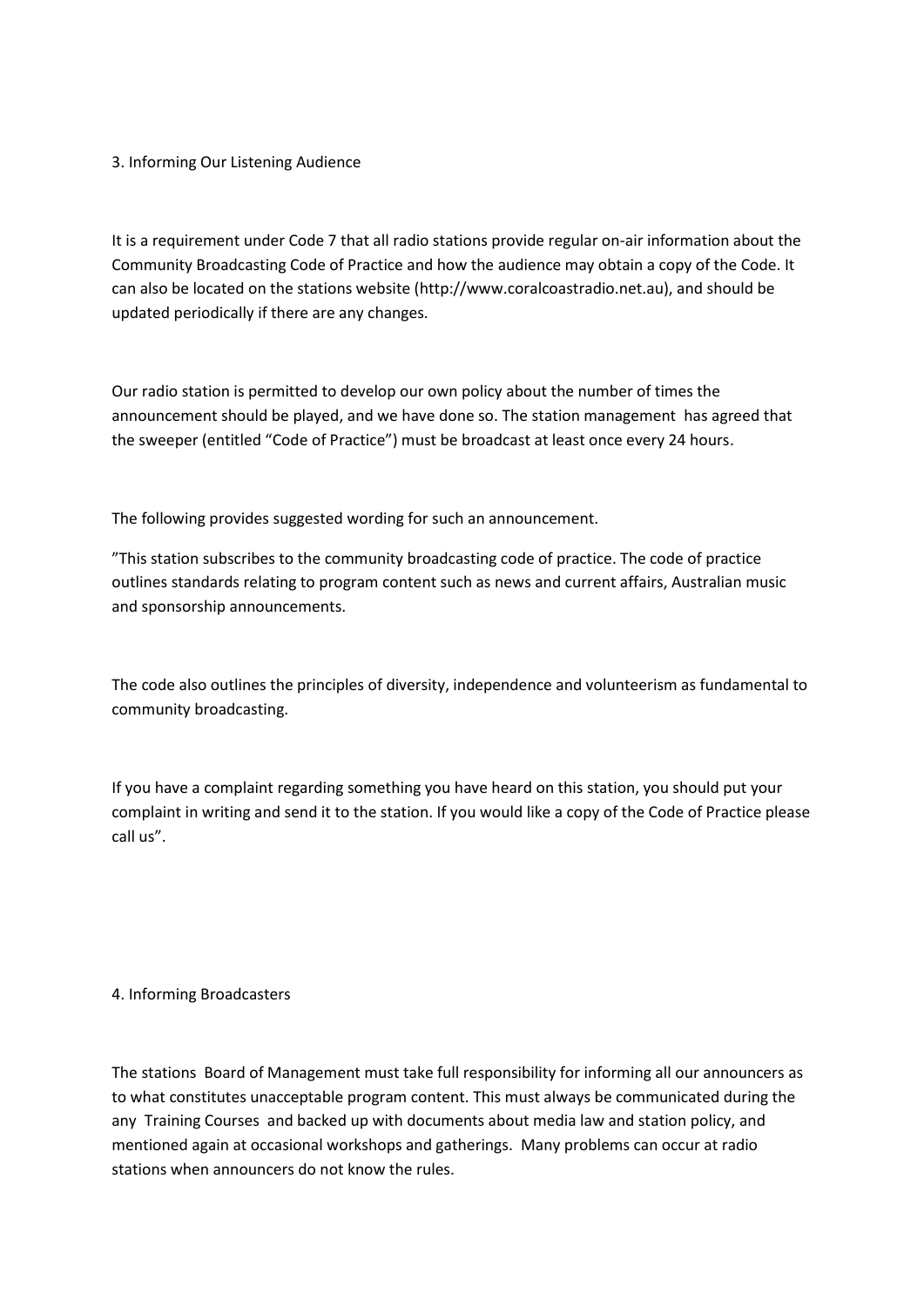# 5. Receiving Complaints

Community feedback is an important way to connect with our listeners. Complaints don't need to be viewed as wholly negative, and in many cases, complaints can be constructive and can function to our station's advantage.

It is essential to ensure that a complaint is received by a board member at the station, who may be either the President/Station Manager or a Board Member.

It is most important to make sure that the complaint is dealt with properly.

The person would not bother to make the call unless they felt they had a legitimate concern. Do not be dismissive of their decision to approach the station. Assure them that their complaint will be taken seriously and will be dealt with professionally by Management.

It is reasonable and appropriate for the station to request that complaints be made in writing and relate to a specific condition of license or the Code of Practice or to our station's policies (we may also need to provide a copy of the Code of Practice.)

6. Responding to Complaints

The station management must respond to a written complaint within 60 days from the date the complaint is received. If available, the Board might listen to a log of the material in question, if it exists. (It is a condition of our licence, under the Broadcasting Services Act, that certain material should be logged)

After due consideration of the available information, the appropriate person (usually the President) should determine the stations response. This may involve the disciplining (eg. suspension) of the announcer, as well as a written apology to the complainant (NB: this should not occur in the event of a potential defamation action), or maybe a diplomatic response confirming the station's ommitment to the broadcast of the material in question.

In most cases, proper consideration and an appropriate response by the station will satisfy the complainant. The formal letter should contain an invitation to the complainant to discuss the matter further if required.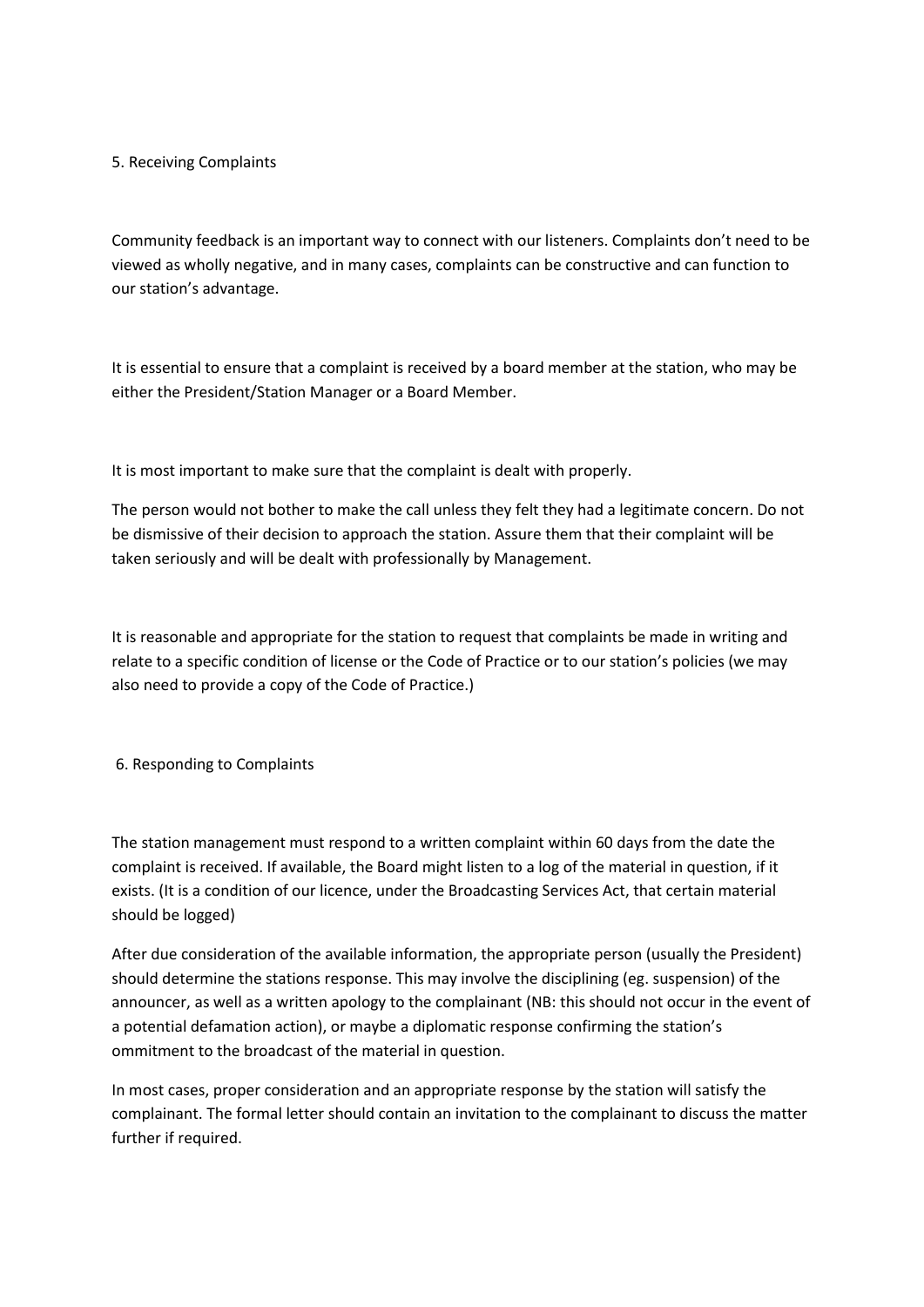# 7. Resolving Complaints

If the complainant is dissatisfied with the station's written response, then a number of actions may be taken, for example;

· further consideration of the complaint and a further response,

· no further response as the initial response was appropriate, or

· the option of attending a meeting on the matter.

If the complainant wishes to participate in a meeting, the presenter concerned and the station's President and Secretary should be invited to attend. The CBAA Handbook includes a chapter on Conflict Resolution for tips on how to conduct such a meeting.

8. Unresolved Complaints

The station is required by law to inform the person of their right to take their complaint to the Australian Communications Media Authority (ACMA) if the complainant is unhappy with the station's response, or if a response has not been received within the 60 day period.

For unresolved complaints, any correspondence should be addressed to:

The Manager Codes and Conditions Section Australian Communications Media Authority PO Box Q500 Sydney, NSW, 1230 Tel: (02) 9334 7700 Fax: (02) 9334 7799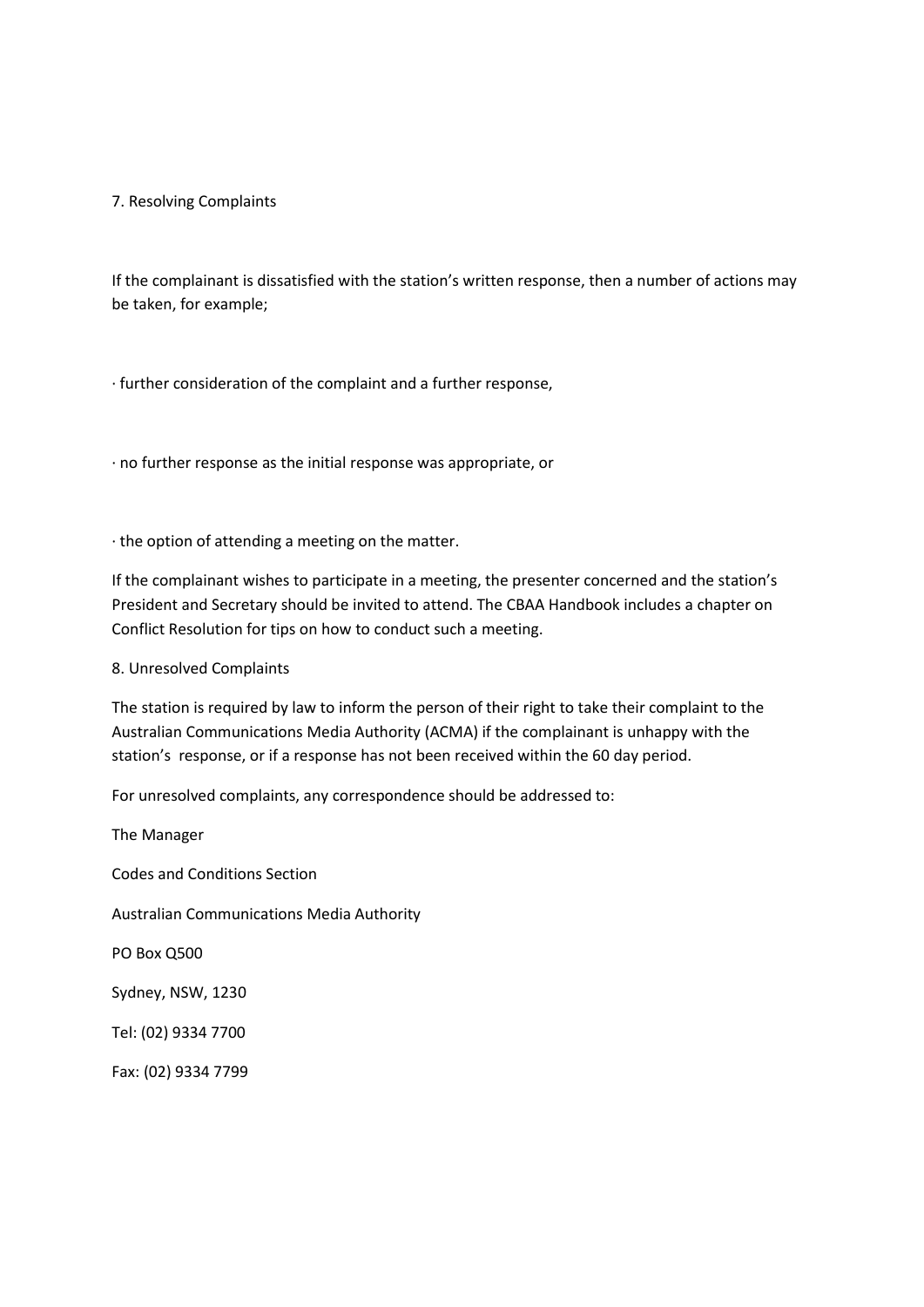Annex "A"

Nature of Complaint

A complaint should relate to a licence or Code of Practice condition.

\_\_\_\_\_\_\_\_\_\_\_\_\_\_\_\_\_\_\_\_\_\_\_\_\_\_\_\_\_\_\_\_\_\_\_\_\_\_\_\_\_\_\_\_\_\_\_\_\_\_

\_\_\_\_\_\_\_\_\_\_\_\_\_\_\_\_\_\_\_\_\_\_\_\_\_\_\_\_\_\_\_\_\_\_\_\_\_\_\_\_\_\_\_\_\_\_\_\_\_\_

\_\_\_\_\_\_\_\_\_\_\_\_\_\_\_\_\_\_\_\_\_\_\_\_\_\_\_\_\_\_\_\_\_\_\_\_\_\_\_\_\_\_\_\_\_\_\_\_\_\_

\_\_\_\_\_\_\_\_\_\_\_\_\_\_\_\_\_\_\_\_\_\_\_\_\_\_\_\_\_\_\_\_\_\_\_\_\_\_\_\_\_\_\_\_\_\_\_\_\_\_

\_\_\_\_\_\_\_\_\_\_\_\_\_\_\_\_\_\_\_\_\_\_\_\_\_\_\_\_\_\_\_\_\_\_\_\_\_\_\_\_\_\_\_\_\_\_\_\_\_\_

Program associated with complaint

Date and Time of Program Broadcast

Person taking the complaint

Contact Details:

Name of person making the complaint

Address

Telephone Contacts

(B/H)\_\_\_\_\_\_\_\_\_\_\_\_\_\_\_\_\_\_\_\_\_\_\_\_\_\_\_\_\_\_\_

(A/H)\_\_\_\_\_\_\_\_\_\_\_\_\_\_\_\_\_\_\_\_\_\_\_\_\_\_\_\_\_\_\_